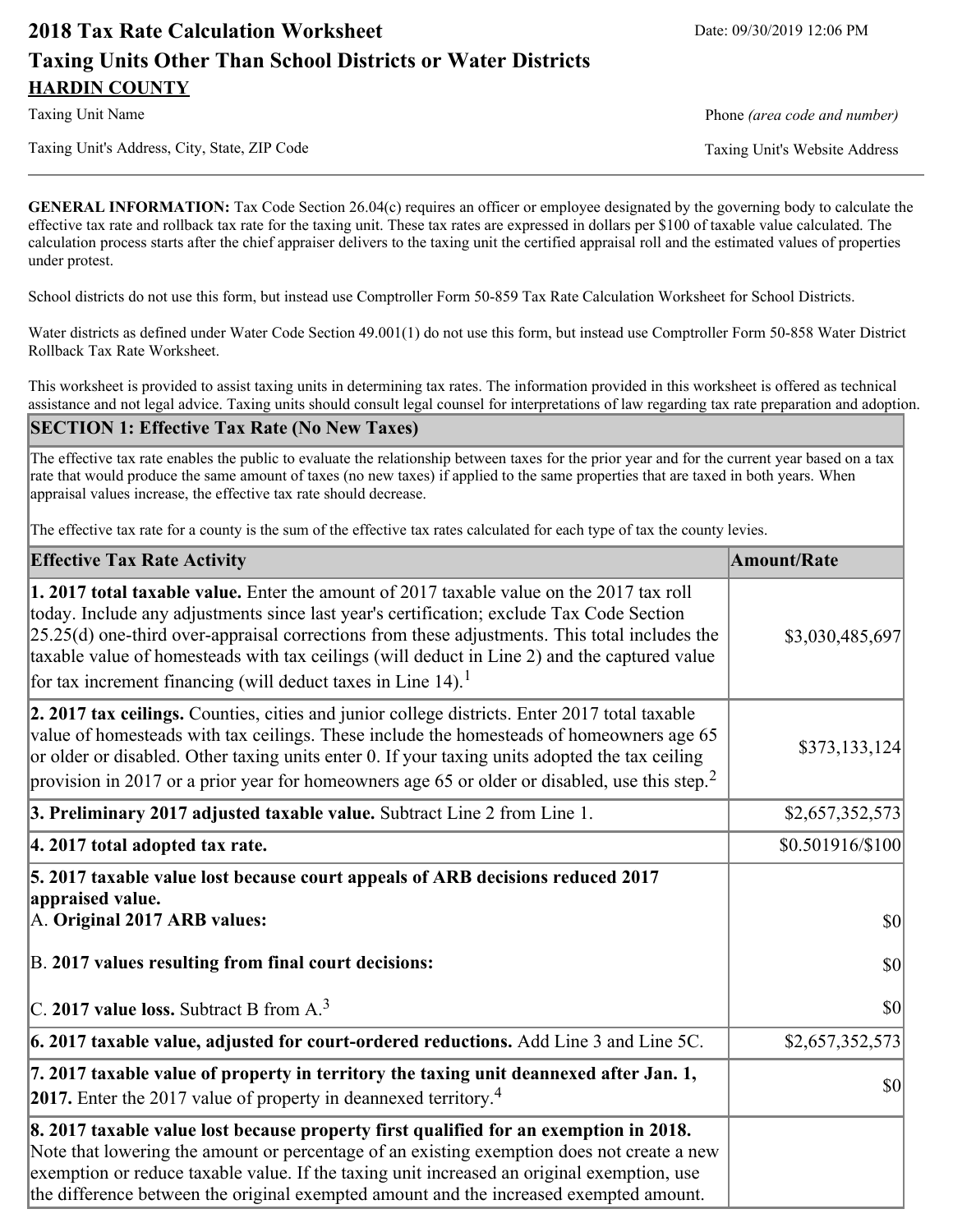| Do not include value lost due to freeport or goods-in-transit exemptions.                                                                                                                                                                                                                                                                                                                                                |                 |
|--------------------------------------------------------------------------------------------------------------------------------------------------------------------------------------------------------------------------------------------------------------------------------------------------------------------------------------------------------------------------------------------------------------------------|-----------------|
| A. Absolute exemptions. Use 2017 market value:                                                                                                                                                                                                                                                                                                                                                                           | \$2,355,640     |
| B. Partial exemptions. 2018 exemption amount or 2018 percentage exemption times 2017<br>value:                                                                                                                                                                                                                                                                                                                           | \$23,209,420    |
| C. Value loss. Add A and $B^5$                                                                                                                                                                                                                                                                                                                                                                                           | \$25,565,060    |
| 9. 2017 taxable value lost because property first qualified for agricultural appraisal (1-<br>d or 1-d-1), timber appraisal, recreational/scenic appraisal or public access airport<br>special appraisal in 2018. Use only properties that qualified in 2018 for the first time; do<br>not use properties that qualified in 2017.                                                                                        |                 |
| A. 2017 market value:                                                                                                                                                                                                                                                                                                                                                                                                    | 30              |
| B. 2018 productivity or special appraised value:                                                                                                                                                                                                                                                                                                                                                                         | \$0             |
| C. Value loss. Subtract B from $A6$                                                                                                                                                                                                                                                                                                                                                                                      | \$0             |
| 10. Total adjustments for lost value. Add lines 7, 8C and 9C.                                                                                                                                                                                                                                                                                                                                                            | \$25,565,060    |
| 11. 2017 adjusted taxable value. Subtract Line 10 from Line 6.                                                                                                                                                                                                                                                                                                                                                           | \$2,631,787,513 |
| 12. Adjusted 2017 taxes. Multiply Line 4 by Line 11 and divide by \$100.                                                                                                                                                                                                                                                                                                                                                 | \$13,209,362    |
| 13. Taxes refunded for years preceding tax year 2017. Enter the amount of taxes refunded<br>by the taxing unit for tax years preceding tax year 2017. Types of refunds include court<br>decisions, Tax Code Section 25.25(b) and (c) corrections and Tax Code Section 31.11<br>payment errors. Do not include refunds for tax year 2017. This line applies only to tax years<br>preceding tax year $2017$ . <sup>7</sup> | \$33,767        |
| 14. Taxes in tax increment financing (TIF) for tax year 2017. Enter the amount of taxes<br>paid into the tax increment fund for a reinvestment zone as agreed by the taxing unit. If the<br>taxing unit has no 2018 captured appraised value in Line 16D, enter $08$                                                                                                                                                     | $ 10\rangle$    |
| 15. Adjusted 2017 taxes with refunds and TIF adjustment. Add Lines 12 and 13, subtract<br>Line $14.9$                                                                                                                                                                                                                                                                                                                    | \$13,243,129    |
| 16. Total 2018 taxable value on the 2018 certified appraisal roll today. This value<br>includes only certified values and includes the total taxable value of homesteads with tax<br>ceilings (will deduct in Line 18). These homesteads include homeowners age 65 or older or<br>disabled. <sup>10</sup>                                                                                                                |                 |
| A. Certified values:                                                                                                                                                                                                                                                                                                                                                                                                     | \$3,100,010,140 |
| B. Counties: Include railroad rolling stock values certified by the Comptroller's office:                                                                                                                                                                                                                                                                                                                                | \$15,947,789    |
| C. Pollution control and energy storage system exemption: Deduct the value of property<br>exempted for the current tax year for the first time as pollution control or energy storage<br>system property:                                                                                                                                                                                                                | \$0             |
| D. Tax increment financing: Deduct the 2018 captured appraised value of property taxable<br>by a taxing unit in a tax increment financing zone for which the 2018 taxes will be deposited<br>into the tax increment fund. Do not include any new property value that will be included in<br>Line 21 below. <sup>11</sup>                                                                                                 | \$0             |
| <b>E. Total 2018 value.</b> Add A and B, then subtract C and D.                                                                                                                                                                                                                                                                                                                                                          | \$3,115,957,929 |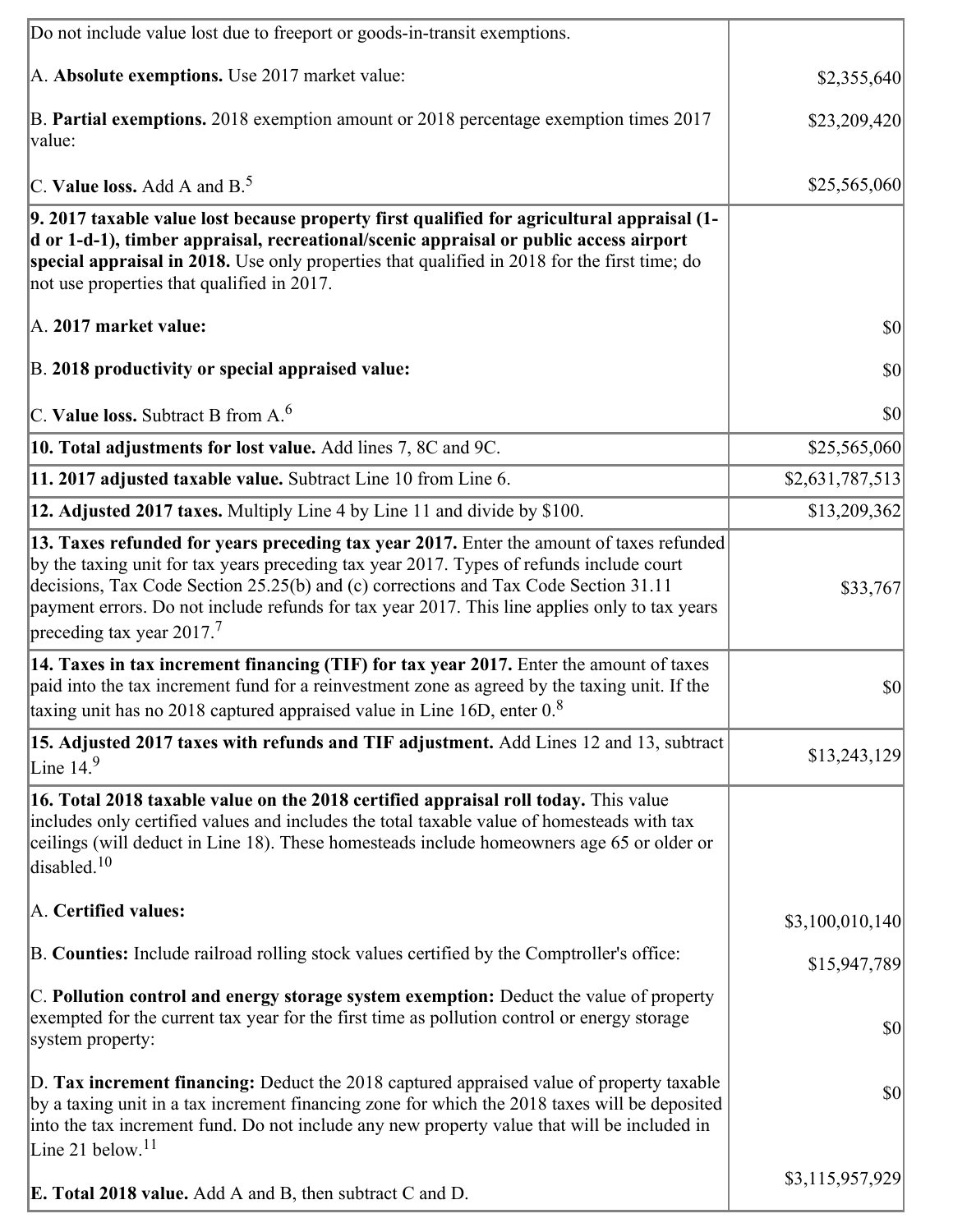| $ 17$ . Total value of properties under protest or not included on certified appraisal roll. <sup>12</sup>                                                                                                                                                                                                                                                                                                                                                                                                                                                                                                                                                                                                               |                   |
|--------------------------------------------------------------------------------------------------------------------------------------------------------------------------------------------------------------------------------------------------------------------------------------------------------------------------------------------------------------------------------------------------------------------------------------------------------------------------------------------------------------------------------------------------------------------------------------------------------------------------------------------------------------------------------------------------------------------------|-------------------|
| A. 2018 taxable value of properties under protest. The chief appraiser certifies a list of<br>properties still under ARB protest. The list shows the appraisal district's value and the<br>taxpayer's claimed value, if any, or an estimate of the value if the taxpayer wins. For each of<br>the properties under protest, use the lowest of these values. Enter the total value. <sup>13</sup>                                                                                                                                                                                                                                                                                                                         | \$1,023,820       |
| B. 2018 value of properties not under protest or included on certified appraisal roll.<br>The chief appraiser gives taxing units a list of those taxable properties that the chief<br>appraiser knows about, but are not included in the appraisal roll certification. These<br>properties also are not on the list of properties that are still under protest. On this list of<br>properties, the chief appraiser includes the market value, appraised value and exemptions for<br>the preceding year and a reasonable estimate of the market value, appraised value and<br>exemptions for the current year. Use the lower market, appraised or taxable value (as<br>appropriate). Enter the total value. <sup>14</sup> | $ 10\rangle$      |
|                                                                                                                                                                                                                                                                                                                                                                                                                                                                                                                                                                                                                                                                                                                          | \$1,023,820       |
| C. Total value under protest or not certified: Add A and B.                                                                                                                                                                                                                                                                                                                                                                                                                                                                                                                                                                                                                                                              |                   |
| 18. 2018 tax ceilings. Counties, cities and junior colleges enter 2018 total taxable value of<br>homesteads with tax ceilings. These include the homesteads of homeowners age 65 or older<br>or disabled. Other taxing units enter 0. If your taxing units adopted the tax ceiling provision<br>in 2017 or a prior year for homeowners age 65 or older or disabled, use this step. <sup>15</sup>                                                                                                                                                                                                                                                                                                                         | \$370,501,012     |
| 19. 2018 total taxable value. Add Lines 16E and 17C. Subtract Line 18.                                                                                                                                                                                                                                                                                                                                                                                                                                                                                                                                                                                                                                                   | \$2,746,480,737   |
| 20. Total 2018 taxable value of properties in territory annexed after Jan. 1, 2017.<br>Include both real and personal property. Enter the 2018 value of property in territory<br>annexed. <sup>16</sup>                                                                                                                                                                                                                                                                                                                                                                                                                                                                                                                  | $ 10\rangle$      |
| 21. Total 2018 taxable value of new improvements and new personal property located<br>in new improvements. New means the item was not on the appraisal roll in 2017. An<br>improvement is a building, structure, fixture or fence erected on or affixed to land. New<br>additions to existing improvements may be included if the appraised value can be<br>determined. New personal property in a new improvement must have been brought into the<br>taxing unit after Jan. 1, 2017, and be located in a new improvement. New improvements do<br>include property on which a tax abatement agreement has expired for $2018$ . <sup>17</sup>                                                                             | \$62,720,645      |
| 22. Total adjustments to the 2018 taxable value. Add Lines 20 and 21.                                                                                                                                                                                                                                                                                                                                                                                                                                                                                                                                                                                                                                                    | \$62,720,645      |
| 23. 2018 adjusted taxable value. Subtract Line 22 from Line 19.                                                                                                                                                                                                                                                                                                                                                                                                                                                                                                                                                                                                                                                          | \$2,683,760,092   |
| 24. 2018 effective tax rate. Divide Line 15 by Line 23 and multiply by $$100.18$                                                                                                                                                                                                                                                                                                                                                                                                                                                                                                                                                                                                                                         | \$0.493454/\$100  |
| 25. COUNTIES ONLY. Add together the effective tax rates for each type of tax the county<br>levies. The total is the 2018 county effective tax rate. <sup>19</sup>                                                                                                                                                                                                                                                                                                                                                                                                                                                                                                                                                        | $$0.566485/\$100$ |

- 
- 
- 
- ${}^{3}$ Tex. Tax Code Section 26.012(13)<br> ${}^{4}$ Tex. Tax Code Section 26.012(15)
- -
- <sup>1</sup>Tex. Tax Code Section 26.012(14) <sup>9</sup>Tex. Tax Code Section 26.012(13) <sup>9</sup>Tex. Tax Code Section 26.012 <sup>2</sup>Tex. Tax Code Section 26.012(14) <sup>10</sup>Tex. Tax Code Section 26.012<br><sup>3</sup>Tex. Tax Code Section 26.03(c) <sup>11</sup>Tex. Tax Code Section 26.03(c)
	-
	- <sup>12</sup>Tex. Tax Code Section 26.01(c) and (d) <sup>13</sup>Tex. Tax Code Section 26.01(c)
- <sup>5</sup>Tex. Tax Code Section 26.012(15) <sup>13</sup>Tex. Tax Code Section 26.01(c)<br><sup>6</sup>Tex. Tax Code Section 26.012(15) <sup>14</sup>Tex. Tax Code Section 26.01(d)
	-
- <sup>6</sup>Tex. Tax Code Section 26.012(15) <sup>14</sup>Tex. Tax Code Section 26.01(d)<br><sup>7</sup>Tex. Tax Code Section 26.012(13) <sup>15</sup>Tex. Tax Code Section 26.012(6)
- $7$ Tex. Tax Code Section 26.012(13)<br><sup>8</sup>Tex. Tax Code Section 26.03(c)  $16$ Tex. Tax Code Section 26.012(17)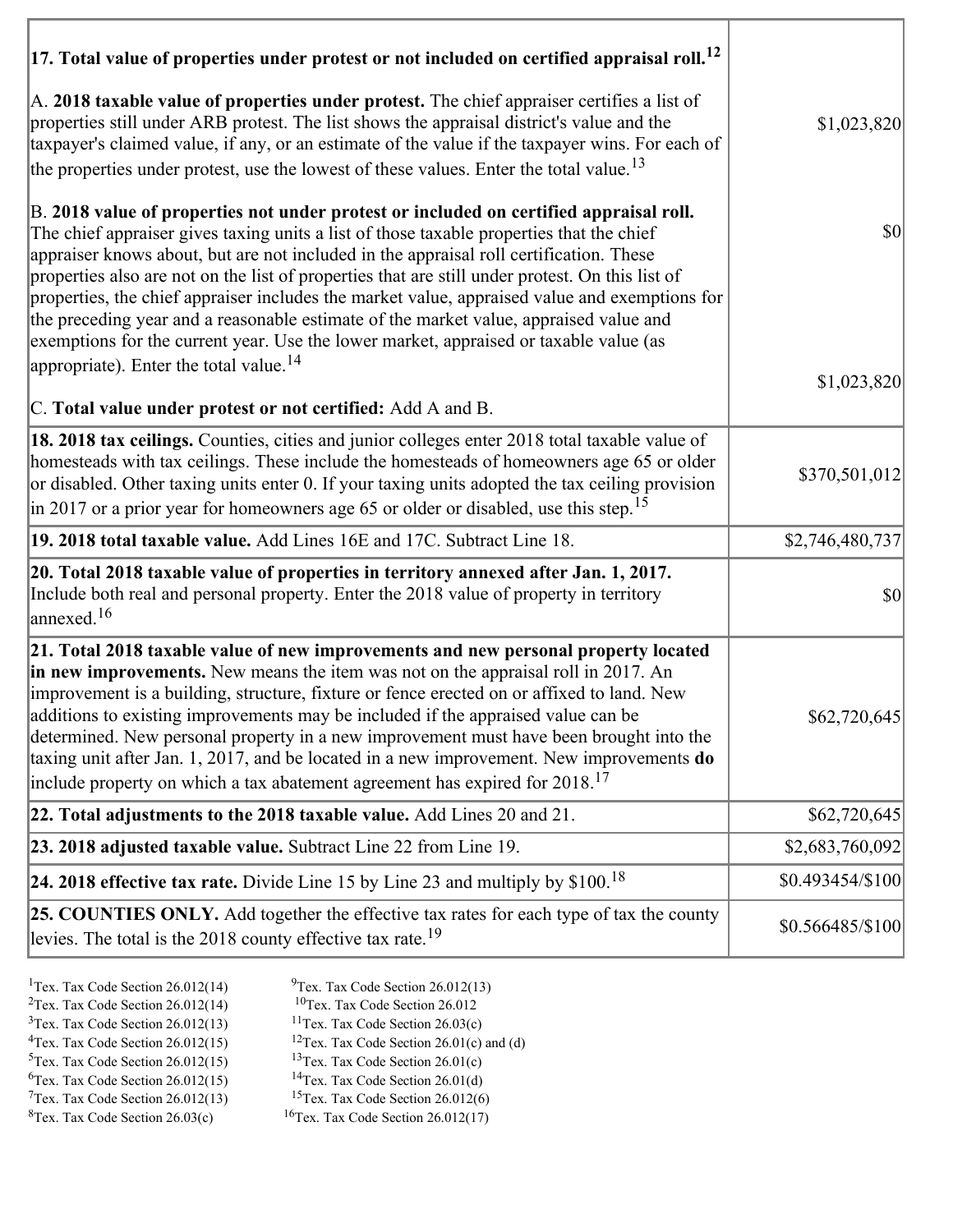## **SECTION 2: Rollback Tax Rate**

The rollback tax rate is split into two separate rates:

- 1. **Maintenance and Operations (M&O):** The M&O portion is the tax rate that is needed to raise the same amount of taxes that the taxing unit levied in the prior year plus eight percent. This rate accounts for such things as salaries, utilities and day-to-day operations.
- 2. **Debt:** The debt tax rate includes the debt service necessary to pay the taxing unit's debt payments in the coming year. This rate accounts for principal and interest on bonds and other debt secured by property tax revenue.

The rollback tax rate for a county is the sum of the rollback tax rates calculated for each type of tax the county levies. In most cases the rollback tax rate exceeds the effective tax rate, but occasionally decreases in a taxing unit's debt service will cause the effective tax rate to be higher than the rollback tax rate.

| <b>Rollback Tax Rate Activity</b>                                                                                                                                                                                                                                                                                                                                                                                                                                                                                                                                                                                                                                       | <b>Amount/Rate</b> |
|-------------------------------------------------------------------------------------------------------------------------------------------------------------------------------------------------------------------------------------------------------------------------------------------------------------------------------------------------------------------------------------------------------------------------------------------------------------------------------------------------------------------------------------------------------------------------------------------------------------------------------------------------------------------------|--------------------|
| 26. 2017 maintenance and operations ( $M&O$ ) tax rate.                                                                                                                                                                                                                                                                                                                                                                                                                                                                                                                                                                                                                 | \$0.490742/\$100   |
| 27. 2017 adjusted taxable value. Enter the amount from Line 11.                                                                                                                                                                                                                                                                                                                                                                                                                                                                                                                                                                                                         | \$2,631,787,513    |
| 28. 2017 M&O taxes.                                                                                                                                                                                                                                                                                                                                                                                                                                                                                                                                                                                                                                                     |                    |
| A. Multiply Line 26 by Line 27 and divide by $$100$ .                                                                                                                                                                                                                                                                                                                                                                                                                                                                                                                                                                                                                   | \$12,915,286       |
| B. Cities, counties and hospital districts with additional sales tax: Amount of additional<br>sales tax collected and spent on M&O expenses in 2017. Enter amount from full year's sales<br>tax revenue spent for M&O in 2017 fiscal year, if any. Other taxing units enter 0. Counties<br>exclude any amount that was spent for economic development grants from the amount of<br>sales tax spent.                                                                                                                                                                                                                                                                     | <b>\$0</b>         |
| C. Counties: Enter the amount for the state criminal justice mandate. If second or later year,<br>the amount is for increased cost above last year's amount. Other taxing units enter 0.                                                                                                                                                                                                                                                                                                                                                                                                                                                                                | $ 10\rangle$       |
| D. Transferring function: If discontinuing all of a department, function or activity and<br>transferring it to another taxing unit by written contract, enter the amount spent by the taxing<br>unit discontinuing the function in the 12 months preceding the month of this calculation. If<br>the taxing unit did not operate this function for this 12-month period, use the amount spent<br>in the last full fiscal year in which the taxing unit operated the function. The taxing unit<br>discontinuing the function will subtract this amount in H below. The taxing unit receiving<br>the function will add this amount in H below. Other taxing units enter 0. | $ 10\rangle$       |
| E. Taxes refunded for years preceding tax year 2017: Enter the amount of M&O taxes<br>refunded in the preceding year for taxes before that year. Types of refunds include court<br>decisions, Tax Code Section 25.25(b) and (c) corrections and Section 31.11 payment errors.<br>Do not include refunds for tax year 2017. This line applies only to tax years preceding tax<br> year 2017.                                                                                                                                                                                                                                                                             | \$33,016           |
| F. Enhanced indigent health care expenditures: Enter the increased amount for the<br>current year's enhanced indigent health care expenditures above the preceding tax year's<br>enhanced indigent health care expenditures, less any state assistance.                                                                                                                                                                                                                                                                                                                                                                                                                 | <b>\$0</b>         |
| G. Taxes in TIF: Enter the amount of taxes paid into the tax increment fund for a<br>reinvestment zone as agreed by the taxing unit. If the taxing unit has no 2018 captured<br>appraised value in Line 16D, enter 0.                                                                                                                                                                                                                                                                                                                                                                                                                                                   | $ 10\rangle$       |
| H. Adjusted M&O Taxes. Add A, B, C, E and F. For taxing unit with D, subtract if<br>discontinuing function and add if receiving function. Subtract G.                                                                                                                                                                                                                                                                                                                                                                                                                                                                                                                   | \$12,948,302       |
| 29. 2018 adjusted taxable value. Enter Line 23 from the Effective Tax Rate Worksheet.                                                                                                                                                                                                                                                                                                                                                                                                                                                                                                                                                                                   | \$2,683,760,092    |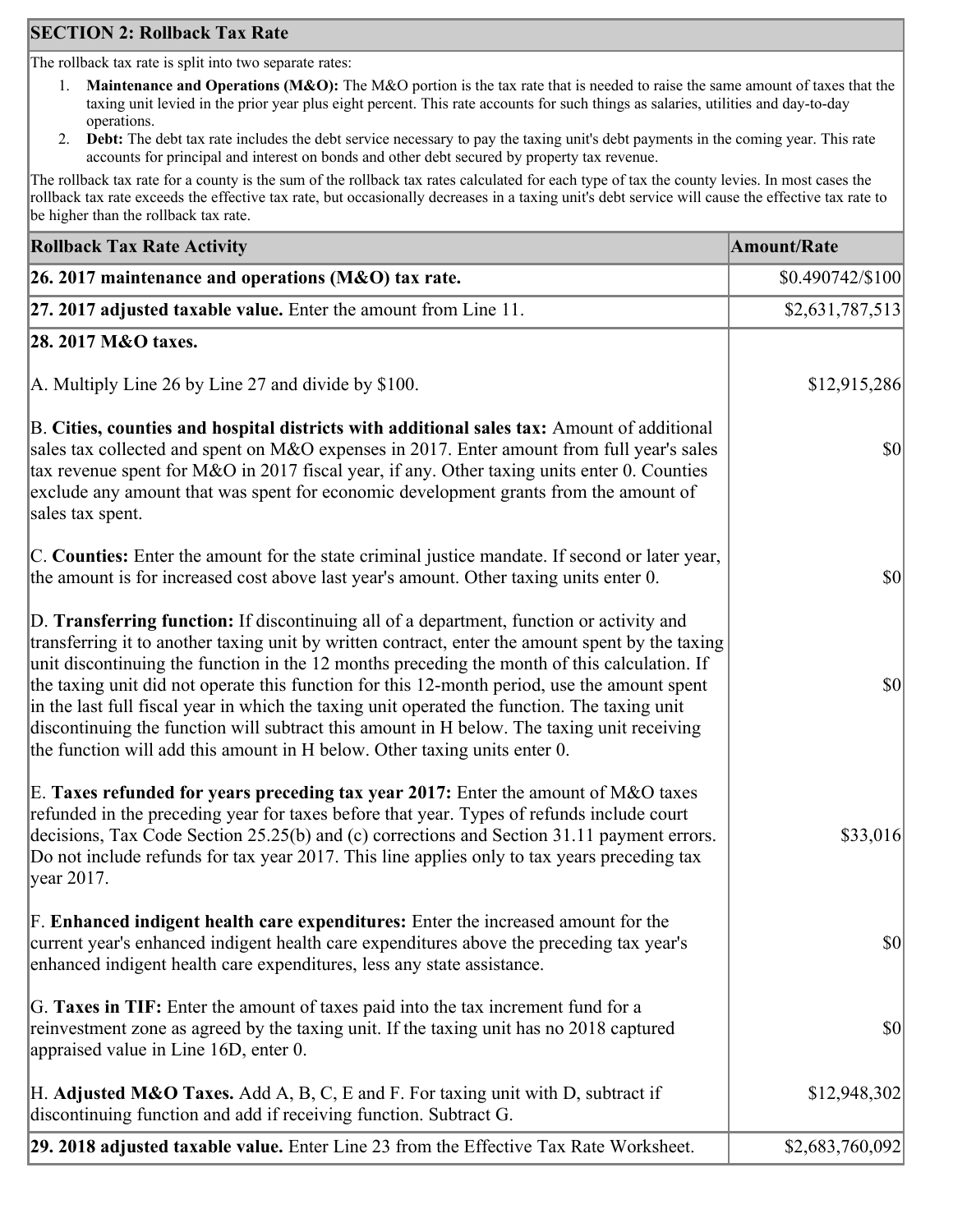| 30. 2018 effective maintenance and operations rate. Divide Line 28H by Line 29 and<br>multiply by \$100.                                                                                                                                                                                                                                                                                      | \$0.482469/\$100  |
|-----------------------------------------------------------------------------------------------------------------------------------------------------------------------------------------------------------------------------------------------------------------------------------------------------------------------------------------------------------------------------------------------|-------------------|
| $31.2018$ rollback maintenance and operation rate. Multiply Line 30 by 1.08.                                                                                                                                                                                                                                                                                                                  | \$0.521066/\$100  |
| 32. Total 2018 debt to be paid with property taxes and additional sales tax revenue.<br>Debt means the interest and principal that will be paid on debts that:<br>$(1)$ are paid by property taxes,<br>$(2)$ are secured by property taxes,<br>$(3)$ are scheduled for payment over a period longer than one year and<br>$(4)$ are not classified in the taxing unit's budget as M&O expenses |                   |
| A. Debt also includes contractual payments to other taxing units that have incurred debts on<br>behalf of this taxing unit, if those debts meet the four conditions above. Include only<br>amounts that will be paid from property tax revenue. Do not include appraisal district budget<br>payments. Enter debt amount.                                                                      | \$340,040         |
| B. Subtract unencumbered fund amount used to reduce total debt.                                                                                                                                                                                                                                                                                                                               | \$0               |
| C. Subtract <b>amount paid</b> from other resources.                                                                                                                                                                                                                                                                                                                                          |                   |
| D. Adjusted debt. Subtract B and C from A.                                                                                                                                                                                                                                                                                                                                                    | \$0               |
|                                                                                                                                                                                                                                                                                                                                                                                               | \$340,040         |
| 33. Certified 2017 excess debt collections. Enter the amount certified by the collector.                                                                                                                                                                                                                                                                                                      | \$0               |
| 34. Adjusted 2018 debt. Subtract Line 33 from Line 32D.                                                                                                                                                                                                                                                                                                                                       | \$340,040         |
| 35. Certified 2018 anticipated collection rate. Enter the rate certified by the collector. If<br>the rate is 100 percent or greater, enter 100 percent.                                                                                                                                                                                                                                       | 100.00%           |
| 36. 2018 debt adjusted for collections. Divide Line 34 by Line 35                                                                                                                                                                                                                                                                                                                             | \$340,040         |
| 37. 2018 total taxable value. Enter the amount on Line 19.                                                                                                                                                                                                                                                                                                                                    | \$2,746,480,737   |
| <b>38. 2018 debt tax rate.</b> Divide Line 36 by Line 37 and multiply by \$100.                                                                                                                                                                                                                                                                                                               | \$0.012380/\$100  |
| 39. 2018 rollback tax rate. Add Lines 31 and 38.                                                                                                                                                                                                                                                                                                                                              | \$0.533446/\$100  |
| 40. COUNTIES ONLY. Add together the rollback tax rates for each type of tax the county<br>levies. The total is the 2018 county rollback tax rate.                                                                                                                                                                                                                                             | $$0.612350/\$100$ |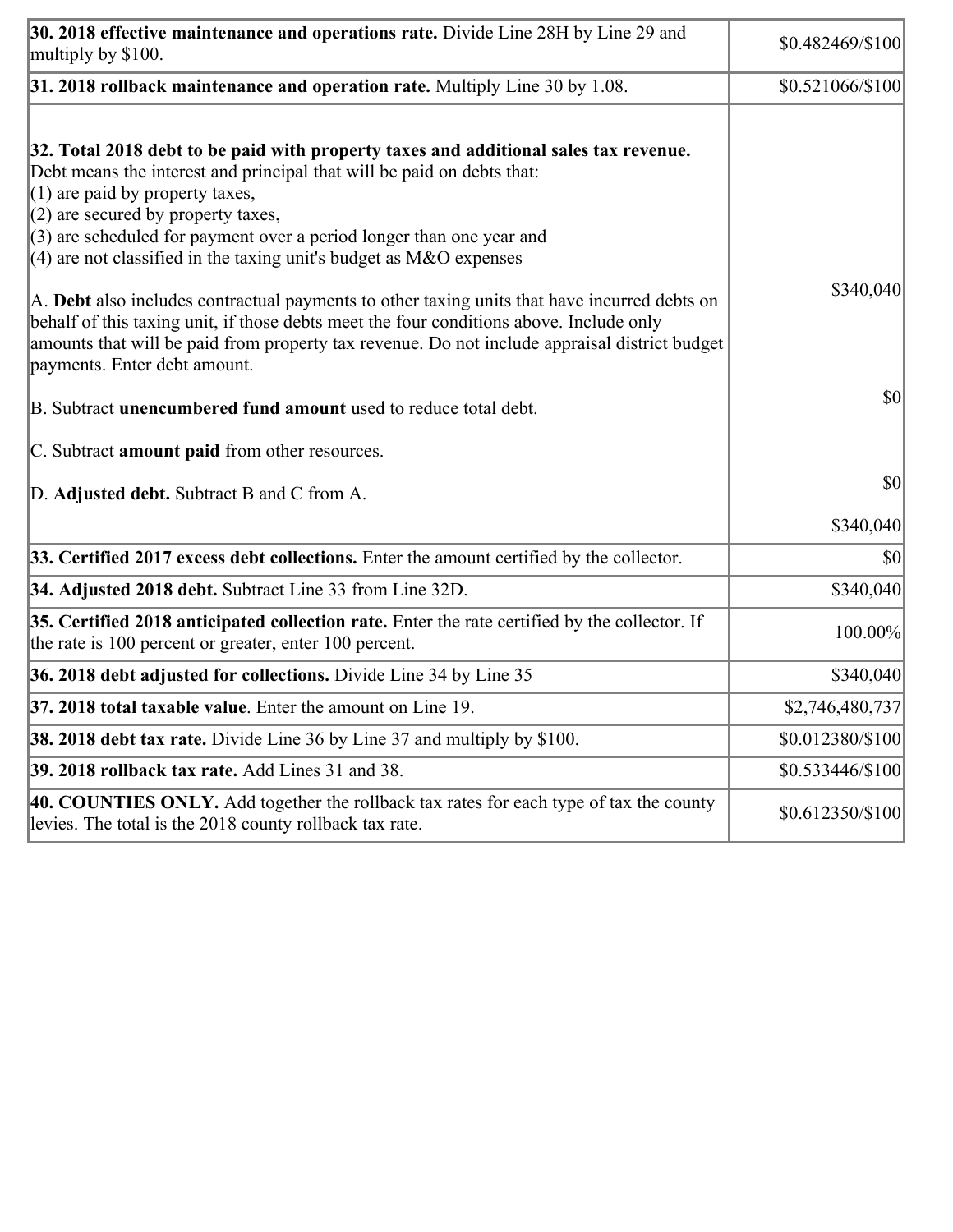# **2018 Tax Rate Calculation Worksheet** Date: 09/30/2019 12:06 PM **Taxing Units Other Than School Districts or Water Districts HARDIN COUNTY**

Taxing Unit Name **Phone** *(area code and number)* Phone *(area code and number)* 

Taxing Unit's Address, City, State, Zip Taxing Unit's Website Address

**GENERAL INFORMATION:** Tax Code Section 26.04(c) requires an officer or employee designated by the governing body to calculate the effective tax rate and rollback tax rate for the taxing unit. These tax rates are expressed in dollars per \$100 of taxable value calculated. The calculation process starts after the chief appraiser delivers to the taxing unit the certified appraisal roll and the estimated values of properties under protest.

**\_\_\_\_\_\_\_\_\_\_\_\_\_\_\_\_\_\_\_\_\_\_\_\_\_\_\_\_\_\_\_\_\_\_** \_\_\_\_\_\_\_\_\_\_\_\_\_\_\_\_\_\_\_\_\_\_\_\_\_

School districts do not use this form, but instead use Comptroller Form 50-859 Tax Rate Calculation Worksheet for School Districts.

Water districts as defined under Water Code Section 49.001(1) do not use this form, but instead use Comptroller Form 50-858 Water District Rollback Tax Rate Worksheet.

This worksheet is provided to assist taxing units in determining tax rates. The information provided in this worksheet is offered as technical assistance and not legal advice. Taxing units should consult legal counsel for interpretations of law regarding tax rate preparation and adoption.

**SECTION 1: Effective Tax Rate (No New Taxes) (Special Road & Bridge Fund)**

The effective tax rate enables the public to evaluate the relationship between taxes for the prior year and for the current year based on a tax rate that would produce the same amount of taxes (no new taxes) if applied to the same properties that are taxed in both years. When appraisal values increase, the effective tax rate should decrease.

The effective tax rate for a county is the sum of the effective tax rates calculated for each type of tax the county levies.

| <b>Effective Tax Rate Activity</b>                                                                                                                                                                                                                                                                                                                                                                                                                              | <b>Amount/Rate</b> |
|-----------------------------------------------------------------------------------------------------------------------------------------------------------------------------------------------------------------------------------------------------------------------------------------------------------------------------------------------------------------------------------------------------------------------------------------------------------------|--------------------|
| 1. 2017 total taxable value. Enter the amount of 2017 taxable value on the 2017 tax roll<br>today. Include any adjustments since last year's certification; exclude Tax Code Section<br>$[25.25(d)$ one-third over-appraisal corrections from these adjustments. This total includes the<br>taxable value of homesteads with tax ceilings (will deduct in Line 2) and the captured value<br>for tax increment financing (will deduct taxes in Line 14). $^{20}$ | \$3,030,485,697    |
| 2. 2017 tax ceilings. Counties, cities and junior college districts. Enter 2017 total taxable<br>value of homesteads with tax ceilings. These include the homesteads of homeowners age 65<br>or older or disabled. Other taxing units enter 0. If your taxing units adopted the tax ceiling<br>provision in 2017 or a prior year for homeowners age 65 or older or disabled, use this step. <sup>2</sup>                                                        | \$373,133,124      |
| 3. Preliminary 2017 adjusted taxable value. Subtract Line 2 from Line 1.                                                                                                                                                                                                                                                                                                                                                                                        | \$2,657,352,573    |
| 4. 2017 total adopted tax rate.                                                                                                                                                                                                                                                                                                                                                                                                                                 | \$0.074284/\$100   |
| 5. 2017 taxable value lost because court appeals of ARB decisions reduced 2017<br>appraised value.<br>A. Original 2017 ARB Values:                                                                                                                                                                                                                                                                                                                              | $ 10\rangle$       |
| B. 2017 values resulting from final court decisions:                                                                                                                                                                                                                                                                                                                                                                                                            | $ 10\rangle$       |
| $\vert$ C. 2017 value loss. Subtract B from A. <sup>3</sup>                                                                                                                                                                                                                                                                                                                                                                                                     | $ 10\rangle$       |
| $\vert$ 6. 2017 taxable value, adjusted for court-ordered reductions. Add Line 3 and Line 5C.                                                                                                                                                                                                                                                                                                                                                                   | \$2,657,352,573    |
| 7. 2017 taxable value of property in territory the taxing unit deannexed after Jan. 1,<br><b>2017.</b> Enter the 2017 value of property in deannexed territory. <sup>4</sup>                                                                                                                                                                                                                                                                                    | $ 10\rangle$       |
| 8. 2017 taxable value lost because property first qualified for an exemption in 2018.<br>Note that lowering the amount or percentage of an existing exemption does not create a new<br>exemption or reduce taxable value. If the taxing unit increased an original exemption, use                                                                                                                                                                               |                    |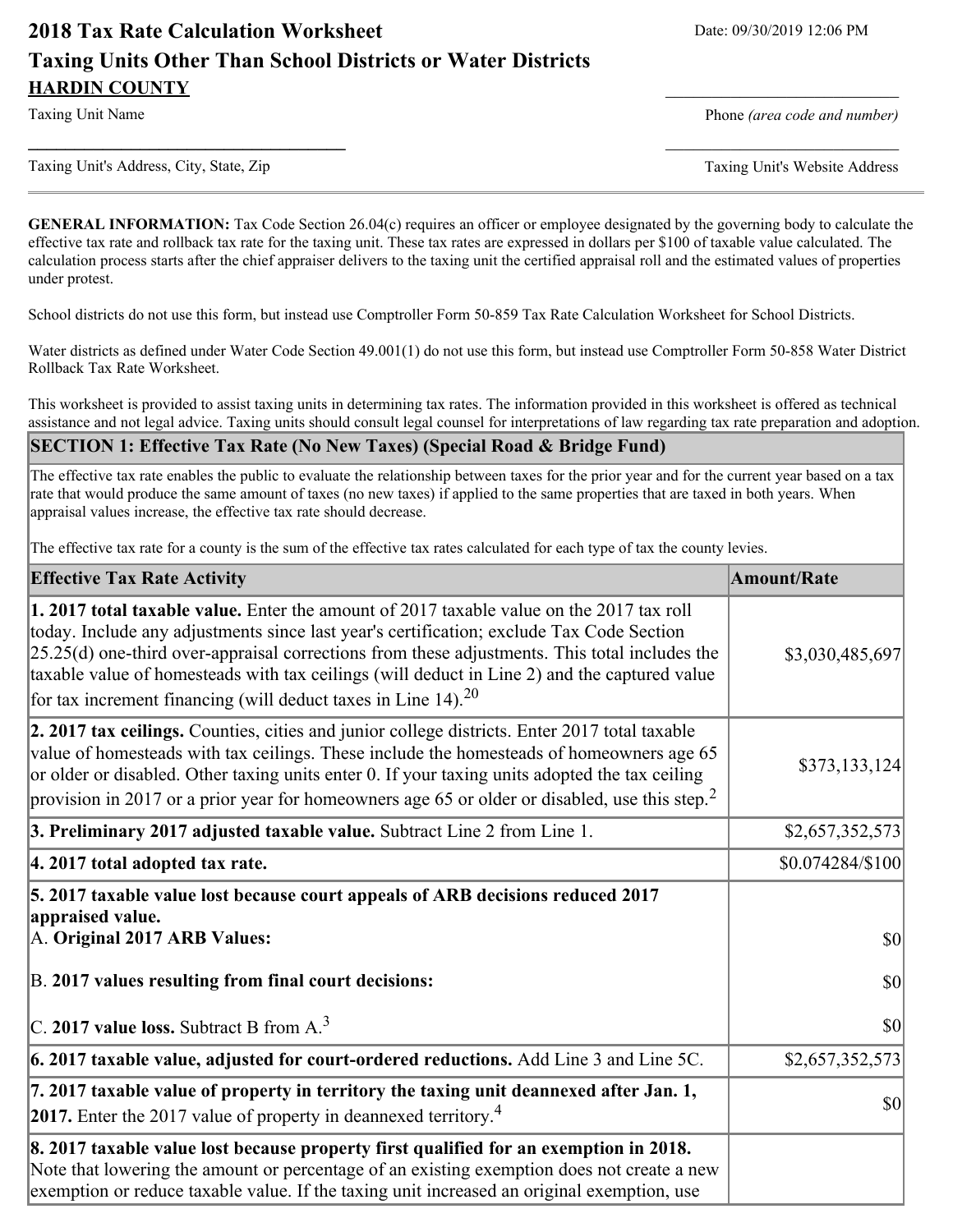| the difference between the original exempted amount and the increased exempted amount.<br>Do not include value lost due to freeport or goods-in-transit exemptions.                                                                                                                                                                                                                                      |                 |
|----------------------------------------------------------------------------------------------------------------------------------------------------------------------------------------------------------------------------------------------------------------------------------------------------------------------------------------------------------------------------------------------------------|-----------------|
| A. Absolute exemptions. Use 2017 market value:                                                                                                                                                                                                                                                                                                                                                           | \$2,355,640     |
| B. Partial exemptions. 2018 exemption amount or 2018 percentage exemption times 2017<br>value:                                                                                                                                                                                                                                                                                                           | \$23,209,420    |
| C. Value loss. Add A and $B^5$ .                                                                                                                                                                                                                                                                                                                                                                         | \$25,565,060    |
| 9. 2017 taxable value lost because property first qualified for agricultural appraisal (1-<br>d or 1-d-1), timber appraisal, recreational/scenic appraisal or public access airport<br>special appraisal in 2018. Use only properties that qualified in 2018 for the first time; do<br>not use properties that qualified in 2017.                                                                        |                 |
| A. 2017 market value:                                                                                                                                                                                                                                                                                                                                                                                    | \$0             |
| B. 2018 productivity or special appraised value:                                                                                                                                                                                                                                                                                                                                                         | \$0             |
| C. Value loss. Subtract B from $A6$                                                                                                                                                                                                                                                                                                                                                                      | \$0             |
| 10. Total adjustments for lost value. Add lines 7, 8C and 9C.                                                                                                                                                                                                                                                                                                                                            | \$25,565,060    |
| 11. 2017 adjusted taxable value. Subtract Line 10 from Line 6.                                                                                                                                                                                                                                                                                                                                           | \$2,631,787,513 |
| 12. Adjusted 2017 taxes. Multiply Line 4 by Line 11 and divide by \$100.                                                                                                                                                                                                                                                                                                                                 | \$1,954,997     |
| 13. Taxes refunded for years preceding tax year 2017. Enter the amount of taxes refunded<br>by the taxing unit for tax years preceding tax year 2017. Types of refunds include court<br>decisions, Tax Code Section 25.25(b) and (c) corrections and Tax Code Section 31.11<br>payment errors. Do not include refunds for tax year 2017. This line applies only to tax years<br>preceding tax year 2017. | \$4,998         |
| 14. Taxes in tax increment financing (TIF) for tax year 2017. Enter the amount of taxes<br>paid into the tax increment fund for a reinvestment zone as agreed by the taxing unit. If the<br>taxing unit has no 2018 captured appraised value in Line 16D, enter $0.8$                                                                                                                                    | \$0             |
| 15. Adjusted 2017 taxes with refunds and TIF adjustment. Add Lines 12 and 13, subtract<br>Line $149$                                                                                                                                                                                                                                                                                                     | \$1,959,995     |
| 16. Total 2018 taxable value on the 2018 certified appraisal roll today. This value<br>includes only certified values and includes the total taxable value of homesteads with tax<br>ceilings (will deduct in Line 18). These homesteads include homeowners age 65 or older or<br>disabled. <sup>10</sup>                                                                                                |                 |
| A. Certified values:                                                                                                                                                                                                                                                                                                                                                                                     | \$3,100,010,140 |
| B. Counties: Include railroad rolling stock values certified by the Comptroller's office:                                                                                                                                                                                                                                                                                                                | \$15,947,789    |
| C. Pollution control and energy storage system exemption: Deduct the value of property<br>exempted for the current tax year for the first time as pollution control or energy storage<br>system property:                                                                                                                                                                                                | \$0             |
| D. Tax increment financing: Deduct the 2018 captured appraised value of property taxable<br>by a taxing unit in a tax increment financing zone for which the 2018 taxes will be deposited<br>into the tax increment fund. Do not include any new property value that will be included in                                                                                                                 | \$0             |
| Line 21 below. <sup>11</sup>                                                                                                                                                                                                                                                                                                                                                                             | \$3,115,957,929 |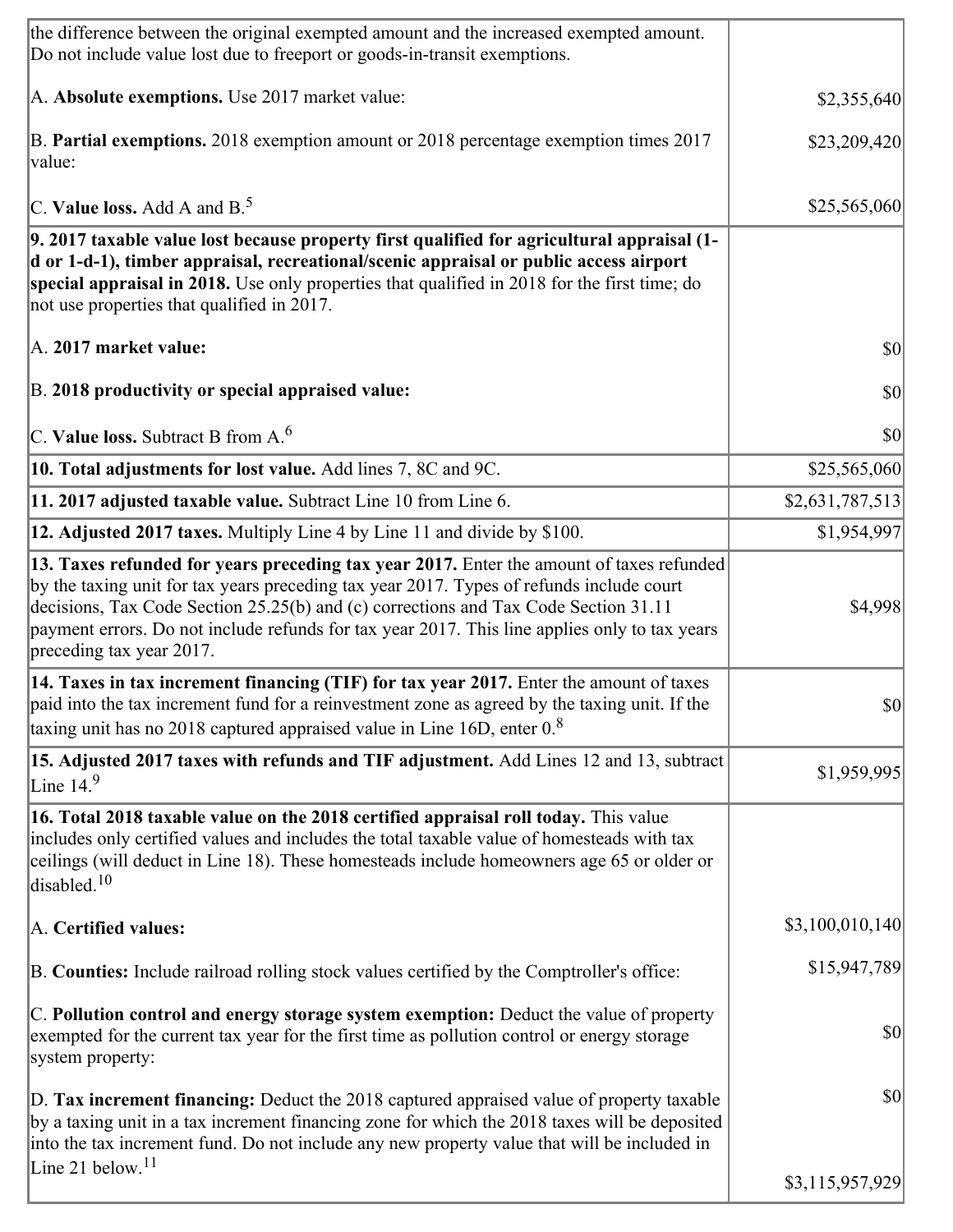| E. Total 2018 value. Add A and B, then subtract C and D.                                                                                                                                                                                                                                                                                                                                                                                                                                                                                                                                                                                                           |                   |
|--------------------------------------------------------------------------------------------------------------------------------------------------------------------------------------------------------------------------------------------------------------------------------------------------------------------------------------------------------------------------------------------------------------------------------------------------------------------------------------------------------------------------------------------------------------------------------------------------------------------------------------------------------------------|-------------------|
| $ 17$ . Total value of properties under protest or not included on certified appraisal roll. <sup>12</sup>                                                                                                                                                                                                                                                                                                                                                                                                                                                                                                                                                         |                   |
| A. 2018 taxable value of properties under protest. The chief appraiser certifies a list of<br>properties still under ARB protest. The list shows the appraisal district's value and the<br>taxpayer's claimed value, if any, or an estimate of the value if the taxpayer wins. For each of<br>the properties under protest, use the lowest of these values. Enter the total value. <sup>13</sup>                                                                                                                                                                                                                                                                   | \$1,023,820       |
| B. 2018 value of properties not under protest or included on certified appraisal roll.<br>The chief appraiser gives taxing units a list of those taxable properties that the chief<br>appraiser knows about, but are not included in the appraisal roll certification. These<br>properties also are not on the list of properties that are still under protest. On this list of<br>properties, the chief appraiser includes the market value, appraised value and exemptions for<br>the preceding year and a reasonable estimate of the market value, appraised value and<br>exemptions for the current year. Use the lower market, appraised or taxable value (as | \$0               |
| appropriate). Enter the total value. <sup>14</sup>                                                                                                                                                                                                                                                                                                                                                                                                                                                                                                                                                                                                                 | \$1,023,820       |
| C. Total value under protest or not certified. Add A and B.                                                                                                                                                                                                                                                                                                                                                                                                                                                                                                                                                                                                        |                   |
| 18. 2018 tax ceilings. Counties, cities and junior colleges enter 2018 total taxable value of<br>homesteads with tax ceilings. These include the homesteads of homeowners age 65 or older<br>or disabled. Other taxing units enter 0. If your taxing units adopted the tax ceiling provision<br>$\vert$ in 2017 or a prior year for homeowners age 65 or older or disabled, use this step. <sup>15</sup>                                                                                                                                                                                                                                                           | \$370,501,012     |
| 19. 2018 total taxable value. Add Lines 16E and 17C. Subtract Line 18.                                                                                                                                                                                                                                                                                                                                                                                                                                                                                                                                                                                             | \$2,746,480,737   |
| 20. Total 2018 taxable value of properties in territory annexed after Jan. 1, 2017.<br>Include both real and personal property. Enter the 2018 value of property in territory<br>$\frac{16}{2}$                                                                                                                                                                                                                                                                                                                                                                                                                                                                    | \$0               |
| 21. Total 2018 taxable value of new improvements and new personal property located<br>in new improvements. New means the item was not on the appraisal roll in 2017. An<br>improvement is a building, structure, fixture or fence erected on or affixed to land. New<br>additions to existing improvements may be included if the appraised value can be<br>determined. New personal property in a new improvement must have been brought into the<br>taxing unit after Jan. 1, 2017, and be located in a new improvement. New improvements do<br>include property on which a tax abatement agreement has expired for $2018$ . <sup>17</sup>                       | \$62,720,645      |
| 22. Total adjustments to the 2018 taxable value. Add Lines 20 and 21.                                                                                                                                                                                                                                                                                                                                                                                                                                                                                                                                                                                              | \$62,720,645      |
| 23. 2018 adjusted taxable value. Subtract Line 22 from Line 19.                                                                                                                                                                                                                                                                                                                                                                                                                                                                                                                                                                                                    | \$2,683,760,092   |
| 24. 2018 effective tax rate. Divide Line 15 by Line 23 and multiply by \$100. <sup>18</sup>                                                                                                                                                                                                                                                                                                                                                                                                                                                                                                                                                                        | \$0.073031/\$100  |
| 25. COUNTIES ONLY. Add together the effective tax rates for each type of tax the county<br>levies. The total is the 2018 county effective tax rate. <sup>19</sup>                                                                                                                                                                                                                                                                                                                                                                                                                                                                                                  | $$0.566485/\$100$ |
|                                                                                                                                                                                                                                                                                                                                                                                                                                                                                                                                                                                                                                                                    |                   |

- <sup>1</sup>Tex. Tax Code Section 26.012(14) <sup>9</sup>Tex. Tax Code Section 26.012(13) <sup>9</sup>Tex. Tax Code Section 26.012 <sup>2</sup>Tex. Tax Code Section 26.012(14)<br><sup>3</sup>Tex. Tax Code Section 26.012(13)
	-
	-
- <sup>3</sup>Tex. Tax Code Section 26.012(13) <sup>11</sup>Tex. Tax Code Section 26.03(c) <sup>4</sup>Tex. Tax Code Section 26.01(c)
- <sup>4</sup>Tex. Tax Code Section 26.012(15) <sup>12</sup>Tex. Tax Code Section 26.01(c) and (d)<br><sup>5</sup>Tex. Tax Code Section 26.012(15) <sup>13</sup>Tex. Tax Code Section 26.01(c) <sup>13</sup>Tex. Tax Code Section 26.01(c) <sup>14</sup>Tex. Tax Code Section 26.01(d)
	-
- <sup>6</sup>Tex. Tax Code Section 26.012(15)<br><sup>7</sup>Tex. Tax Code Section 26.012(13)
- 
- <sup>7</sup>Tex. Tax Code Section 26.012(13) <sup>15</sup>Tex. Tax Code Section 26.012(6)<br><sup>8</sup>Tex. Tax Code Section 26.03(c) <sup>16</sup>Tex. Tax Code Section 26.012(17)  $16$ Tex. Tax Code Section 26.012(17)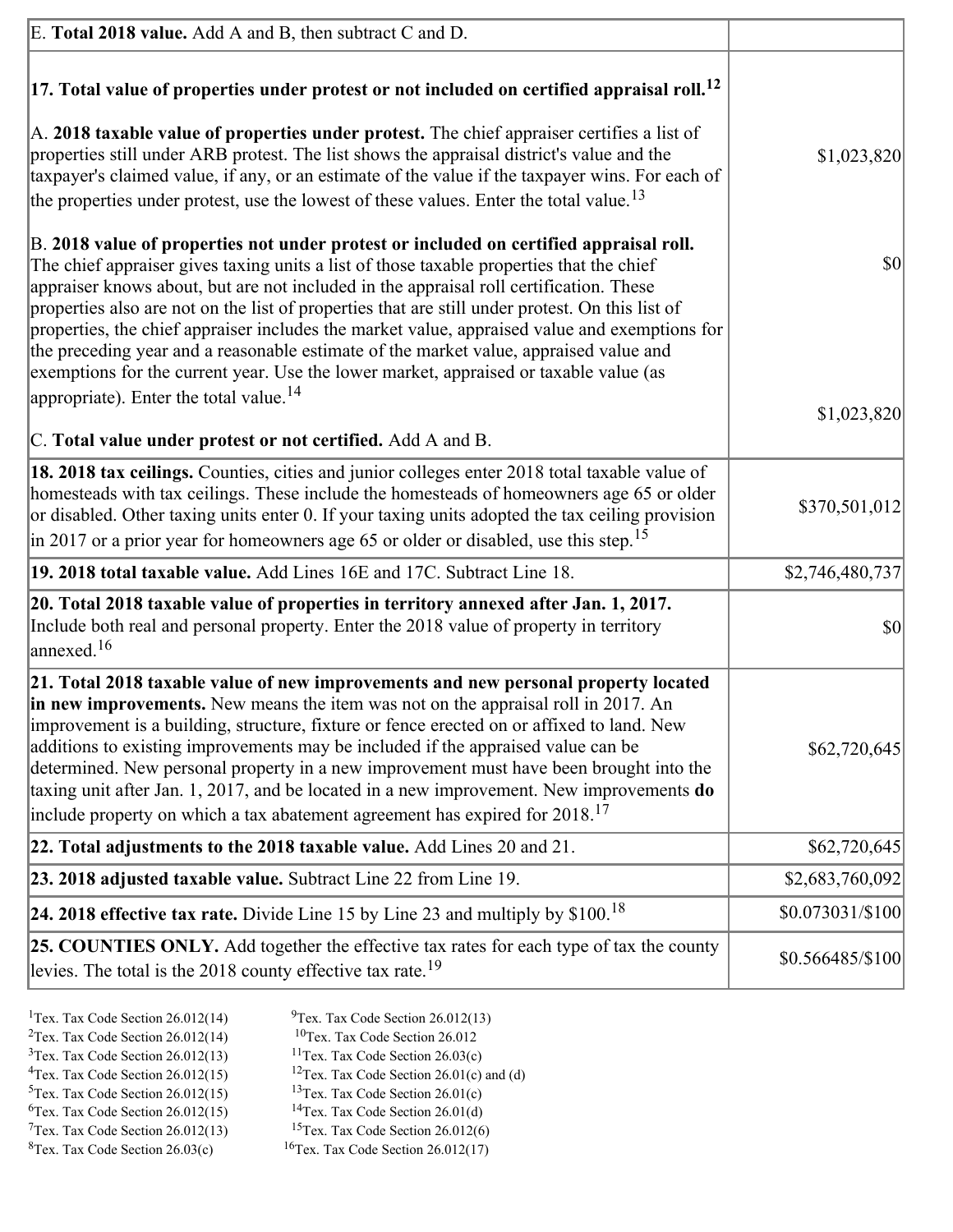## **SECTION 2: Rollback Tax Rate (Special Road & Bridge Fund)**

The rollback tax rate is split into two separate rates:

- 1. **Maintenance and Operations (M&O):** The M&O portion is the tax rate that is needed to raise the same amount of taxes that the taxing unit levied in the prior year plus eight percent. This rate accounts for such things as salaries, utilities and day-to-day operations.
- 2. **Debt:** The debt tax rate includes the debt service necessary to pay the taxing unit's debt payments in the coming year. This rate accounts for principal and interest on bonds and other debt secured by property tax revenue.

The rollback tax rate for a county is the sum of the rollback tax rates calculated for each type of tax the county levies. In most cases the rollback tax rate exceeds the effective tax rate, but occasionally decreases in a taxing unit's debt service will cause the effective tax rate to be higher than the rollback tax rate.

| <b>Rollback Tax Rate Activity</b>                                                                                                                                                                                                                                                                                                                                                                                                                                                                                                                                                                                                                                       | <b>Amount/Rate</b> |
|-------------------------------------------------------------------------------------------------------------------------------------------------------------------------------------------------------------------------------------------------------------------------------------------------------------------------------------------------------------------------------------------------------------------------------------------------------------------------------------------------------------------------------------------------------------------------------------------------------------------------------------------------------------------------|--------------------|
| 26. 2017 maintenance and operations ( $M&O$ ) tax rate.                                                                                                                                                                                                                                                                                                                                                                                                                                                                                                                                                                                                                 | $$0.074284/\$100$  |
| 27. 2017 adjusted taxable value. Enter the amount from Line 11.                                                                                                                                                                                                                                                                                                                                                                                                                                                                                                                                                                                                         | \$2,631,787,513    |
| 28. 2017 M&O taxes.                                                                                                                                                                                                                                                                                                                                                                                                                                                                                                                                                                                                                                                     |                    |
| A. Multiply Line 26 by Line 27 and divide by \$100.                                                                                                                                                                                                                                                                                                                                                                                                                                                                                                                                                                                                                     | \$1,954,997        |
| B. Cities, counties and hospital districts with additional sales tax: Amount of additional<br>sales tax collected and spent on M&O expenses in 2017. Enter amount from full year's sales<br>tax revenue spent for M&O in 2017 fiscal year, if any. Other taxing units enter 0. Counties<br>exclude any amount that was spent for economic development grants from the amount of<br>sales tax spent.                                                                                                                                                                                                                                                                     | $ 10\rangle$       |
| C. Counties: Enter the amount for the state criminal justice mandate. If second or later year,<br>the amount is for increased cost above last year's amount. Other taxing units enter 0.                                                                                                                                                                                                                                                                                                                                                                                                                                                                                | $ 10\rangle$       |
| D. Transferring function: If discontinuing all of a department, function or activity and<br>transferring it to another taxing unit by written contract, enter the amount spent by the taxing<br>unit discontinuing the function in the 12 months preceding the month of this calculation. If<br>the taxing unit did not operate this function for this 12-month period, use the amount spent<br>in the last full fiscal year in which the taxing unit operated the function. The taxing unit<br>discontinuing the function will subtract this amount in H below. The taxing unit receiving<br>the function will add this amount in H below. Other taxing units enter 0. | $ 10\rangle$       |
| E. Taxes refunded for years preceding tax year 2017: Enter the amount of M&O taxes<br>refunded in the preceding year for taxes before that year. Types of refunds include court<br>decisions, Tax Code Section 25.25(b) and (c) corrections and Tax Code Section 31.11<br>payment errors. Do not include refunds for tax year 2017. This line applies only to tax years<br>preceding tax year 2017.                                                                                                                                                                                                                                                                     | \$5,749            |
| F. Enhanced indigent health care expenditures: Enter the increased amount for the<br>current year's enhanced indigent health care expenditures above the preceding tax year's<br>enhanced indigent health care expenditures, less any state assistance.                                                                                                                                                                                                                                                                                                                                                                                                                 | $ 10\rangle$       |
| G. Taxes in TIF: Enter the amount of taxes paid into the tax increment fund for a<br>reinvestment zone as agreed by the taxing unit. If the taxing unit has no 2018 captured<br>appraised value in Line 16D, enter 0.                                                                                                                                                                                                                                                                                                                                                                                                                                                   | $ 10\rangle$       |
| H. Adjusted M&O Taxes. Add A, B, C, E and F. For taxing unit with D, subtract if<br>discontinuing function and add if receiving function. Subtract G.                                                                                                                                                                                                                                                                                                                                                                                                                                                                                                                   | \$1,960,746        |
| 29. 2018 adjusted taxable value. Enter Line 23 from the Effective Tax Rate Worksheet.                                                                                                                                                                                                                                                                                                                                                                                                                                                                                                                                                                                   | \$2,683,760,092    |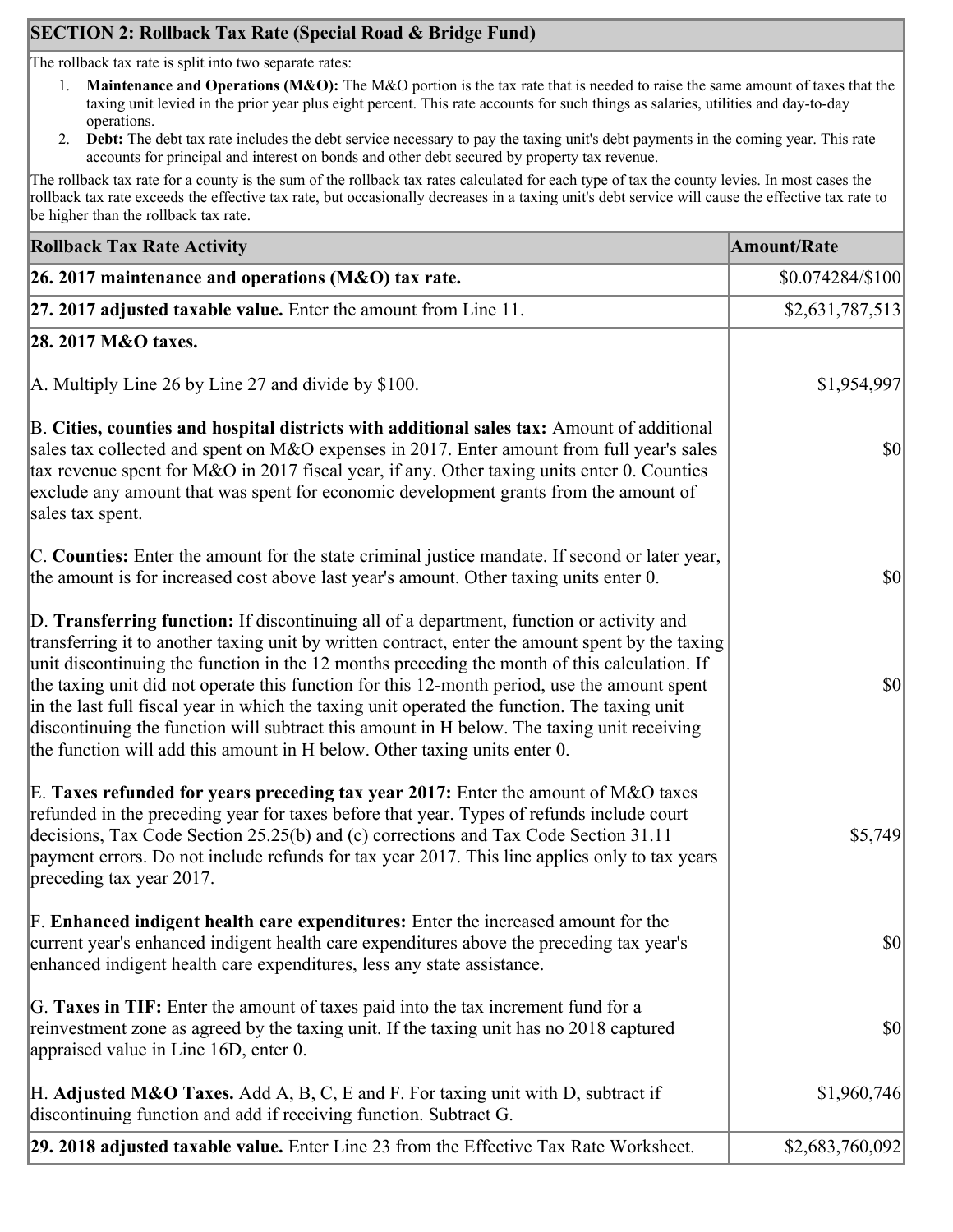| 30. 2018 effective maintenance and operations rate. Divide Line 28H by Line 29 and<br>multiply by \$100.                                                                                                                                                                                                                                                                                      | \$0.073060/\$100 |
|-----------------------------------------------------------------------------------------------------------------------------------------------------------------------------------------------------------------------------------------------------------------------------------------------------------------------------------------------------------------------------------------------|------------------|
| $31.2018$ rollback maintenance and operation rate. Multiply Line 30 by 1.08.                                                                                                                                                                                                                                                                                                                  | \$0.078904/\$100 |
| 32. Total 2018 debt to be paid with property taxes and additional sales tax revenue.<br>Debt means the interest and principal that will be paid on debts that:<br>$(1)$ are paid by property taxes,<br>$(2)$ are secured by property taxes,<br>$(3)$ are scheduled for payment over a period longer than one year and<br>$(4)$ are not classified in the taxing unit's budget as M&O expenses |                  |
| A. Debt also includes contractual payments to other taxing units that have incurred debts on<br>behalf of this taxing unit, if those debts meet the four conditions above. Include only<br>amounts that will be paid from property tax revenue. Do not include appraisal district budget<br>payments. Enter debt amount.                                                                      | \$0              |
| B. Subtract unencumbered fund amount used to reduce total debt.                                                                                                                                                                                                                                                                                                                               | $ 10\rangle$     |
| C. Subtract <b>amount paid</b> from other resources.                                                                                                                                                                                                                                                                                                                                          |                  |
| D. Adjusted debt. Subtract B and C from A.                                                                                                                                                                                                                                                                                                                                                    | \$0              |
|                                                                                                                                                                                                                                                                                                                                                                                               | \$0              |
| 33. Certified 2017 excess debt collections. Enter the amount certified by the collector.                                                                                                                                                                                                                                                                                                      | \$0              |
| 34. Adjusted 2018 debt. Subtract Line 33 from Line 32D.                                                                                                                                                                                                                                                                                                                                       | \$0              |
| 35. Certified 2018 anticipated collection rate. Enter the rate certified by the collector. If<br>the rate is 100 percent or greater, enter 100 percent.                                                                                                                                                                                                                                       | 100.00%          |
| 36. 2018 debt adjusted for collections. Divide Line 34 by Line 35                                                                                                                                                                                                                                                                                                                             | \$0              |
| 37. 2018 total taxable value. Enter the amount on Line 19.                                                                                                                                                                                                                                                                                                                                    | \$2,746,480,737  |
| <b>38. 2018 debt tax rate.</b> Divide Line 36 by Line 37 and multiply by \$100.                                                                                                                                                                                                                                                                                                               | \$0/\$100        |
| 39. 2018 rollback tax rate. Add Lines 31 and 38.                                                                                                                                                                                                                                                                                                                                              | \$0.078904/\$100 |
| 40. COUNTIES ONLY. Add together the rollback tax rates for each type of tax the county<br>levies. The total is the 2018 county rollback tax rate.                                                                                                                                                                                                                                             | \$0.612350/\$100 |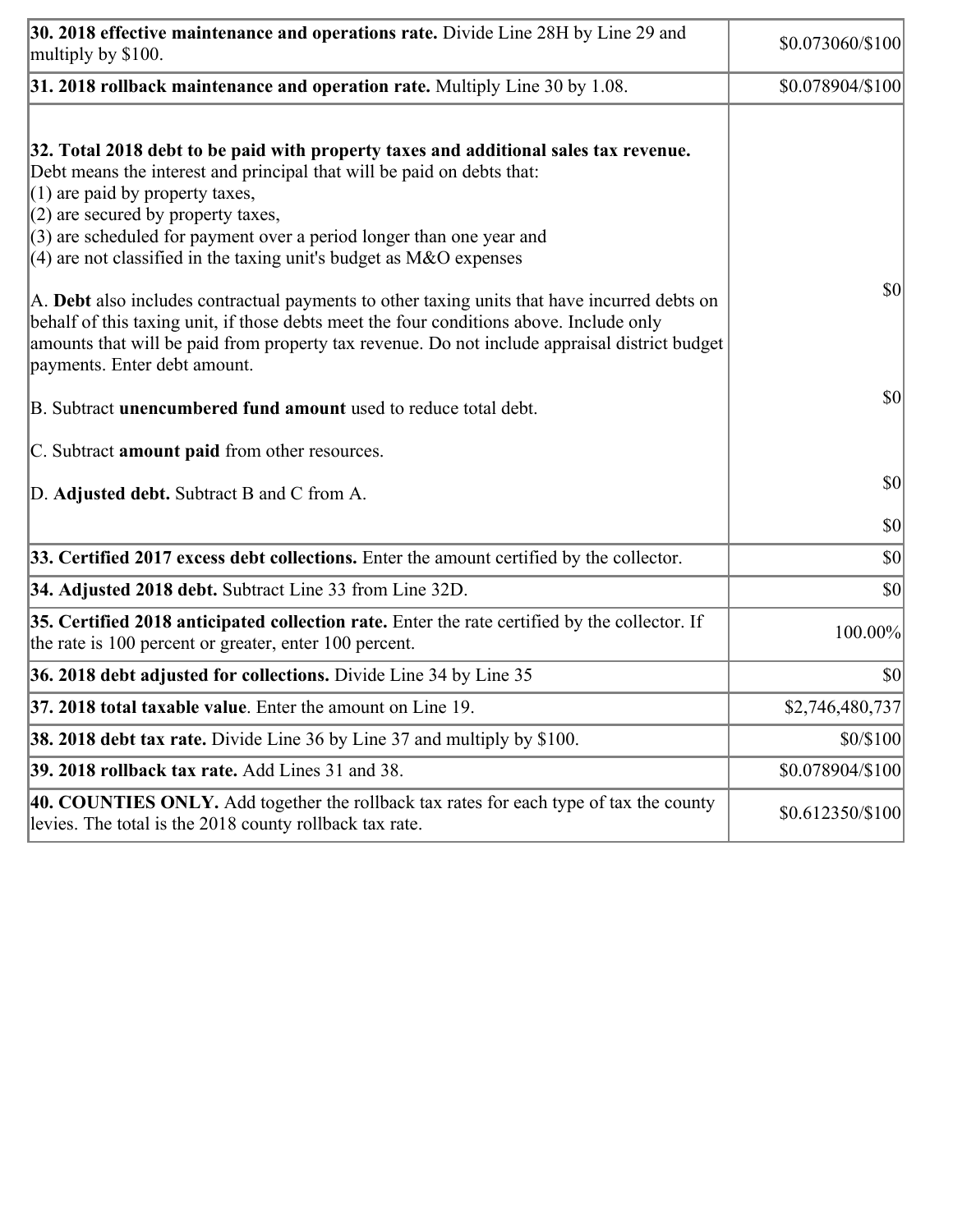## **SECTION 3: Additional Sales Tax to Reduce Property Taxes**

Cities, counties and hospital districts may levy a sales tax specifically to reduce property taxes. Local voters by election must approve imposing or abolishing the additional sales tax. If approved, the taxing unit must reduce its effective and rollback tax rates to offset the expected sales tax revenue.

This section should only be completed by a county, city or hospital district that is required to adjust its effective tax rate and/or rollback tax rate because it adopted the additional sales tax.

| <b>Activity</b>                                                                                                                                                                                                                                                                                                                                                                                                                                                                                                                                                                    | <b>Amount/Rate</b> |
|------------------------------------------------------------------------------------------------------------------------------------------------------------------------------------------------------------------------------------------------------------------------------------------------------------------------------------------------------------------------------------------------------------------------------------------------------------------------------------------------------------------------------------------------------------------------------------|--------------------|
| 41. Taxable Sales. For taxing units that adopted the sales tax in November 2017 or May<br>[2018, enter the Comptroller's estimate of taxable sales for the previous four quarters. <sup>20</sup><br>Estimates of taxable sales may be obtained through the Comptroller's Allocation Historical<br>Summary webpage. Taxing units that adopted the sales tax before November 2017, skip this<br>line.                                                                                                                                                                                | $ 10\rangle$       |
| 42. Estimated sales tax revenue. Counties exclude any amount that is or will be spent for<br>economic development grants from the amount of estimated sales tax revenue. <sup>21</sup> Taxing<br>units that adopted the sales tax in November 2017 or in May 2018.<br>Multiply the amount on Line 41 by the sales tax rate (.01, .005 or .0025, as applicable) and<br>multiply the result by .95. <sup>22</sup><br> - or -<br>Taxing units that adopted the sales tax before November 2017.<br>Enter the sales tax revenue for the previous four quarters. Do not multiply by .95. | $ 10\rangle$       |
| 43. 2018 total taxable value. Enter the amount from Line 37 of the Rollback Tax Rate<br>Worksheet.                                                                                                                                                                                                                                                                                                                                                                                                                                                                                 | \$2,746,480,737    |
| 44. Sales tax adjustment rate. Divide Line 42 by Line 43 and multiply by $$100$ .                                                                                                                                                                                                                                                                                                                                                                                                                                                                                                  | \$0/\$100          |
| 45. 2018 effective tax rate, unadjusted for sales tax. <sup>23</sup> Enter the rate from Line 24 or 25,<br>as applicable, on the Effective Tax Rate Worksheet.                                                                                                                                                                                                                                                                                                                                                                                                                     | \$0.566485/\$100   |
| 46. 2018 effective tax rate, adjusted for sales tax. Taxing units that adopted the sales tax in<br>November 2017 or in May 2018. Subtract Line 44 from Line 45. Skip to Line 47 if you<br>adopted the additional sales tax before November 2017.                                                                                                                                                                                                                                                                                                                                   | \$0.566485/\$100   |
| 47. 2018 rollback tax rate, unadjusted for sales tax. <sup>24</sup> Enter the rate from Line 39 or 40,<br>as applicable, of the Rollback Tax Rate Worksheet.                                                                                                                                                                                                                                                                                                                                                                                                                       | \$0.612350/\$100   |
| 48. 2018 rollback tax rate, adjusted for sales tax. Subtract Line 44 from Line 47.                                                                                                                                                                                                                                                                                                                                                                                                                                                                                                 | $$0.612350/\$100$  |

<sup>17</sup>Tex. Tax Code Section 26.012(17)

<sup>18</sup>Tex. Tax Code Section 26.04(c)

<sup>19</sup>Tex. Tax Code Section 26.04(d)

 $20$ Tex. Tax Code Section 26.041(d)

<sup>21</sup>Tex. Tax Code Section  $26.041(i)$ 

 $22$ Tex. Tax Code Section 26.041(d)

 $23$ Tex. Tax Code Section 26.04(c)  $24$ Tex. Tax Code Section 26.04(c)